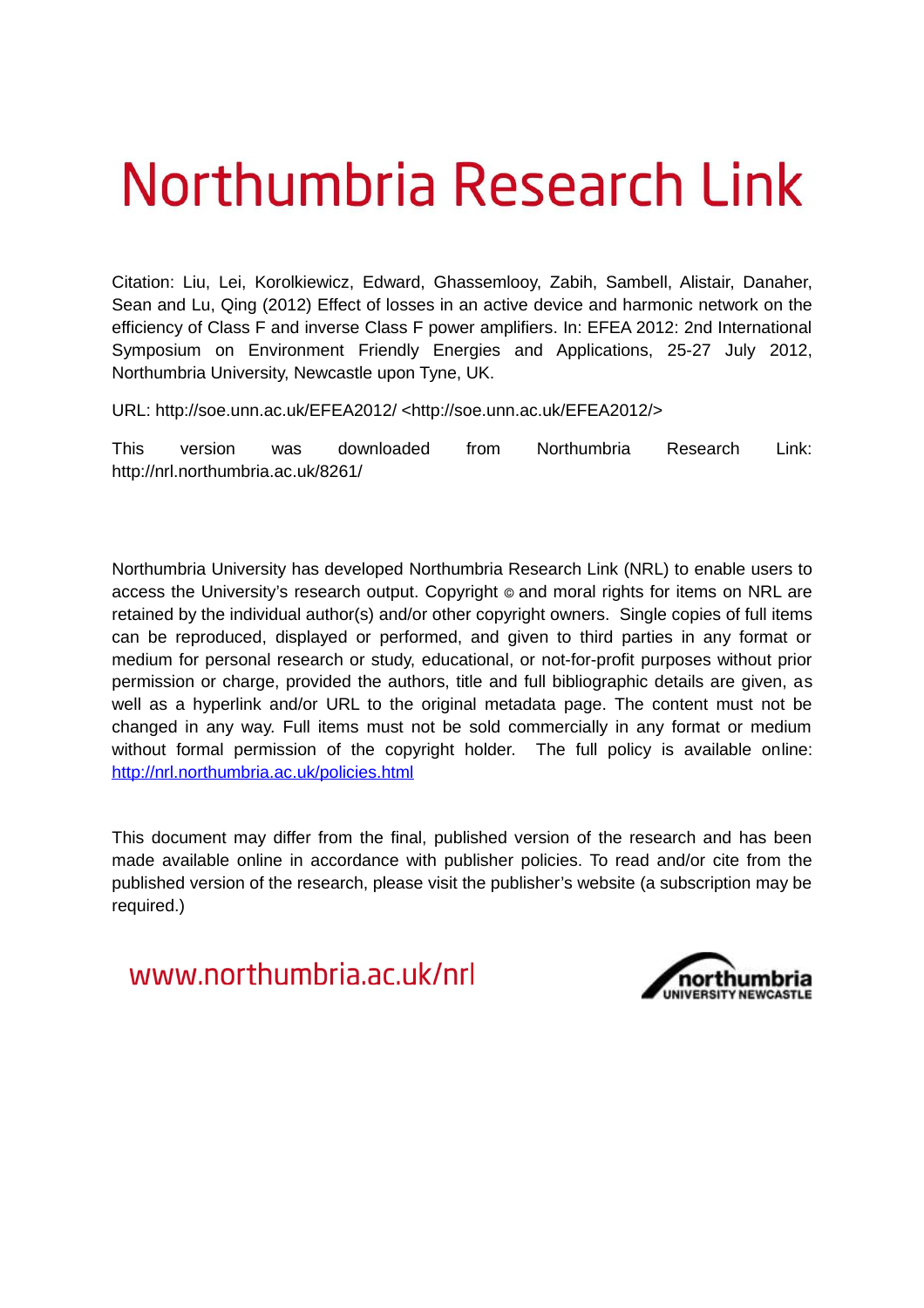# **Effect of Losses in an Active Device and Harmonic Network on the Efficiency of Class F and Inverse Class F Power Amplifiers**

L. Liu, *Student Member, IEEE*, E. Korolkiewicz, *Fellow, IET*, Z. Ghassemlooy, *Senior Member, IEEE*, A. Sambell, *Member, IEEE*, S. Danaher, *Member, IEEE*, and Q. Lu, *Student Member, IEEE*

Email: lei.liu@northumbria.ac.uk

*Abstract***- High frequency class F and inverse class F power amplifiers obtain high efficiency of dc to ac power conversion, by reducing the overlap of voltage and current waveforms at the output of the active device, to ensure that the power dissipated in the resistance** *Ron* **of the active device is minimised. In this paper the active device is modelled as a switch in series with resistance** *Ron* **0 to 5Ω. For ideal switch voltage / current waveforms and equal dc input power for both amplifiers the efficiency of power conversion is compared. To confirm the predicted results ideal lossless load harmonic networks using lumped elements were designed to meet all frequency conditions of the two amplifiers. These networks were done used in Advanced Design System (ADS) software for**  $R_{\text{on}} = 0$ , 2 and 4 Ω. The predicted efficiency for 2Ω and 4 Ω were **80% and 60% and the obtained simulation efficiency were 83.2% and 65.5% for class F amplifier. For the inverse class F amplifier the predicted efficiency was 87.3% and 74.5% and for the simulation results it was 87.26% and 74.4%. Above predicted and simulated results show that the resistance** *Ron* **has less effect on the efficiency of inverse class F than for class F amplifier. As lumped elements can not be used at high frequencies they were replaced initially with lossless transmission lines and then by microstrip lines to also investigate also how copper and dielectric losses affect the efficiency of power conversion.**

### *Key words-high efficiency power amplifier, class F and inverse class F power amplifier, harmonic matching*

#### I. INTRODUCTION

There is an increasing demand for low cost mobile communication systems and battery operated radio receivers where high efficient power amplifiers are used. The main objective in the design of these amplifiers is to produce high efficiency conversion of dc energy supplied by the battery to ac energy that is used in the transmitter part of the above systems. If high efficiency is obtained there is considerable reduction of dissipated power consumption which becomes increasing important as the use of these systems is increasing not only in developed, but also in emerging countries. This increase in efficiency also addresses the current the problem of saving global energy. For an ideal class F amplifier [1]-[3] load harmonic network ensures that only odd harmonics are present in the voltage and only even harmonics are present in the current waveforms at the output terminals of the active deice. For the above conditions square voltage and half-sinusoidal current waveforms are obtained at the active device. For *Ron* equal to zero these ideal waveforms do not overlap and hence 100% dc to ac power conversion can theoretically be obtained. Similarly for the ideal inverse class F amplifier

[4]-[6] the harmonic network produces square current and half-sinusoid voltage waveforms and again 100% dc to ac power conversion can also be obtained if *Ron* is equal to zero.

In [7] the losses in *Ron* were investigated where it was assumed that the output powers were the same for the two amplifiers and to solve the obtained complex equations required the use of MachCAD software. In this paper the solution of the derived equations is considerably simplified by assuming that the input power to the two amplifiers is the same. The theoretical derived equations were then used to compare the efficiency of power conversion for the two amplifiers. The theoretically predicted results for *Ron* equal to0, 2 and 4  $\Omega$  were compared with results obtained by simulation using ADS software where ideal lossless transmission lines were used. Then the ideal transmission lines were replaced by microstrip lines so that the effect of substrate and copper losses on the efficiency of power conversion for both amplifiers could also be compared.

# II. EFFECT  $R_{ON}$  ON THE EFFICIENCY OF POWER CONVERSION FOR CLASS F AND INVERSE CLASS F POWER AMPLIFIERS

For the two amplifiers the ideal voltage and current waveforms at the output terminals of the active device are shown below.

In deriving the below equation it was assumed same dc voltage  $v_{DD}$  is used in both amplifiers. For the class F amplifier using Fourier series expansion for the above waveforms equations for dc input power *PdcF*, output power  $P_{oF}$  at design frequency, impedance  $R_{LF}$  at the design frequency (see Fig. 2) and efficiency of power conversion  $\eta_F$  shown below were derived. In the below equations  $v_k$  is the knee voltage of the output characteristics of the active device and given by  $v_k = i_{nF} * R_{on}$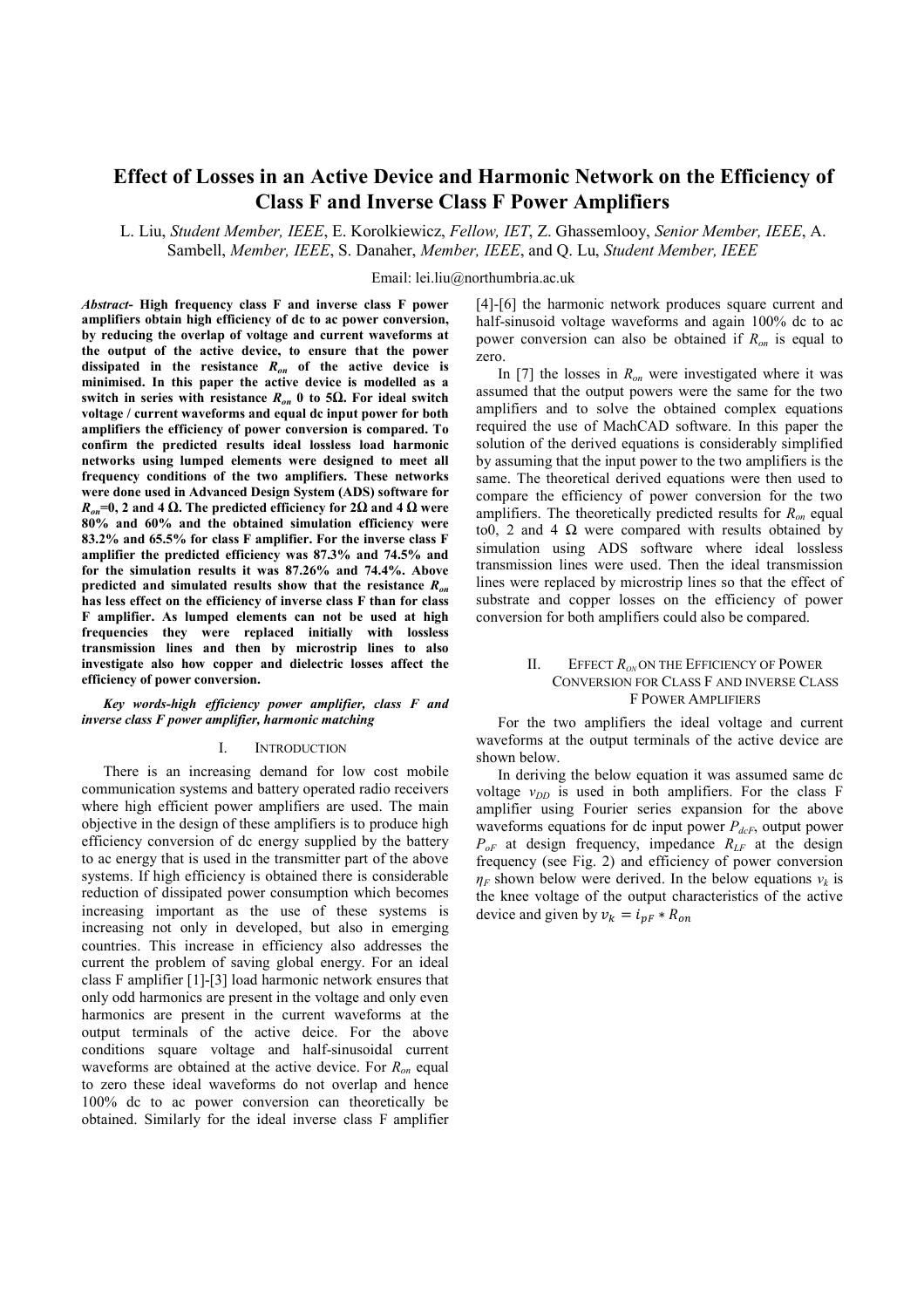

Fig. 1 Ideal voltage and current wave forms at the output of the active device (a) Class F (b) Inverse class F

$$
P_{dcf} = \frac{V_{DD}i_{pF}}{\pi} \tag{1a}
$$

$$
P_{oF} = \frac{(V_{DD} - v_k)i_{pF}}{\pi}
$$
 (1b)  

$$
R_{v} = \frac{8(V_{DD} - v_k)}{\pi}
$$
 (1c)

$$
R_{LF} = \frac{\partial (VDD - V_R)}{\pi i_{pF}} \tag{1c}
$$

$$
\eta_F = \frac{v_{DD} - v_k}{v_{DD}} \tag{1d}
$$

The corresponding equations for the inverse class F amplifier are shown below.

$$
P_{dcf'} = \frac{V_{DD}i_{pF'}}{2} \tag{2a}
$$

$$
P_{oF'} = \frac{(V_{DD} - v_{kl})i_{pF'}}{2}
$$
 (2b)

$$
R_{LF'} = \frac{\pi^2 (V_{DD} - v_{ki})}{4i_{pF'}} \tag{2c}
$$

$$
\eta_{F'} = \frac{v_{DD} - v_{kl}}{v_{DD}} \tag{2d}
$$

The performance of the two amplifiers can be compared by deriving equations for the inverse class F amplifier in terms of the design parameters of the class F amplifier. This is obtained by ensuring that the dc input power for both amplifiers is the same so that the current  $i_{pF'}$  can be expressed in terms of  $i_{pF}$ . as shown in equation (3) by using equation equations  $1(a)$  and  $2(a)$ .

$$
i_{pF'} = \frac{2i_{pF}}{\pi} \tag{3a}
$$

The knee voltage  $v_k$ <sup>*r*</sup> for the inverse class F is obtained in terms of  $i_{pF}$  as shown in equation 3(b) and as can be seen  $v_k$ is less than  $v_k$ 

$$
v_{k'} = i_{pF}R_{on} = \frac{2i_{pF}}{\pi}R_{on}
$$
 (3b)

Similarly  $R_{LF'}$  in equation 2(c) is given by equation (4) below.

$$
R_{LF'} = \frac{\pi^3 (V_{DD} - \frac{2i_{pF}}{\pi} R_{on})}{8i_{pF}} \tag{4}
$$

For the derived equations  $1(c)$ ,  $(3b)$  and  $(4)$  the output characteristic of an active device are shown in Fig. 2.



Fig. 2 Output characteristic of the active device

To compare the efficiencies of the two amplifiers the following modified equations for inverse class F amplifier can be obtained by using equations (3a), in equations (2c) and (2d).

$$
P_{oF'} = \frac{(v_{DD} - \frac{2l_{pF}}{\pi}R_{on})i_{pF}}{\pi}
$$
 (5a)

$$
\eta_F = \frac{v_{DD} - \frac{2v_{pF}}{\pi} R_{on}}{v_{DD}} \tag{5b}
$$

Assuming that for  $V_{DD}$  =5V and  $i_{pF}$  =0.5 A, the input dc power given by equation 1(a) is 0.796 watts and the effect of  $R_{on}$  (0 to 5ohms) on the out output power for the two amplifiers using equations (1b) and (2b )are shown Fig. 3(a) below. Fig. 3(b) shows how the load resistances  $R_L$  and  $R_{LF'}$  and Fig. 3(c) shows how the efficiencies of the two amplifiers are affected by *Ron*.

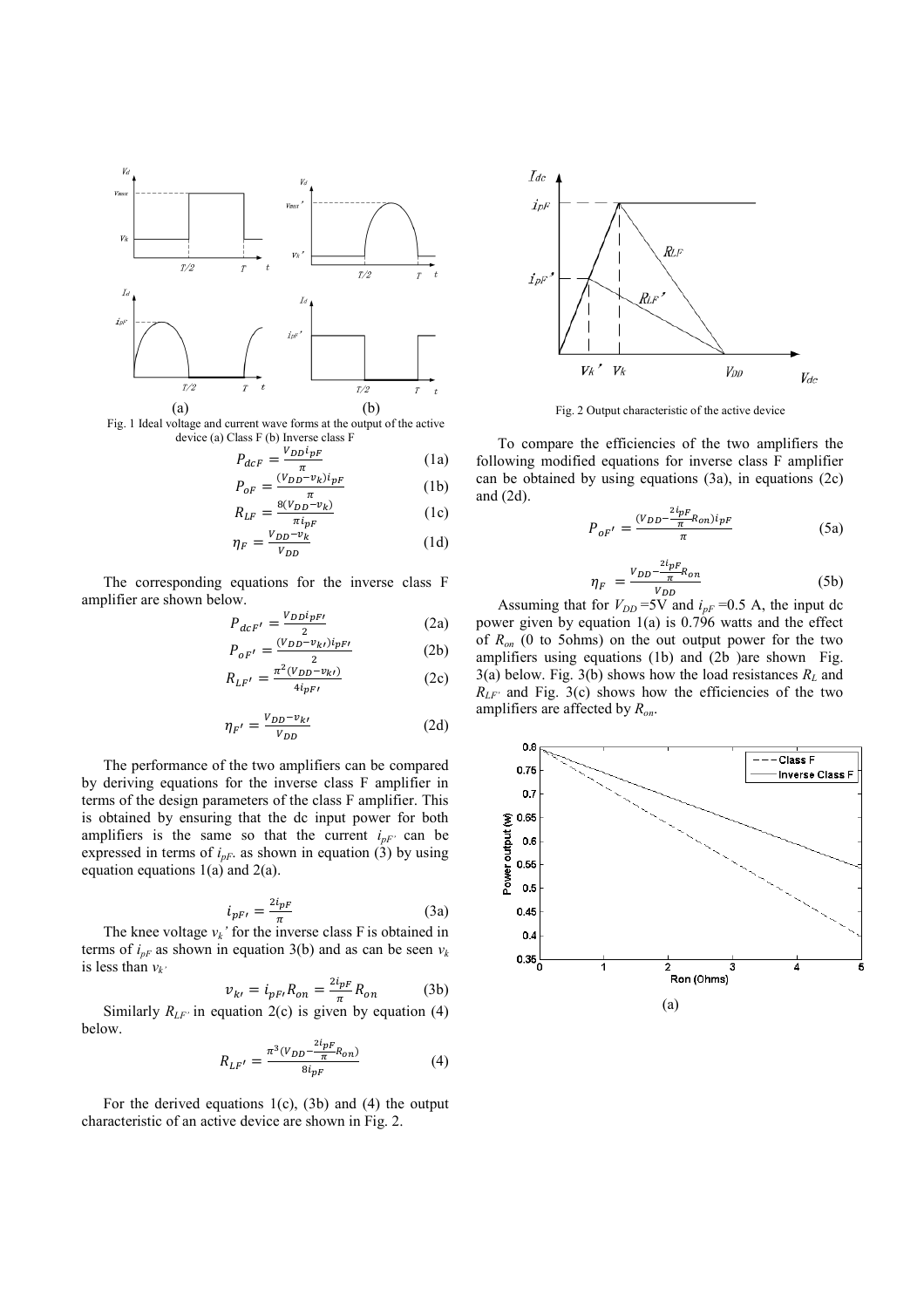

Fig. 3 Effect of *Ron* on (a) Power output (b) Dc to ac power conversion efficiency (c) Load resistance

Fig. 3 (b) shows that the efficiency reduces as a function of Ron but this reduction is larger for class F amplifier than it is for the inverse class F amplifier. For  $R_{on} = 2\Omega$  the power the conversion efficiency is 87.3% for inverse class F and 80% for class F amplifier. The resistances shown on Fig. 3(c) will be used to design the load harmonic networks for the two amplifiers as discussed in the next section.

# III. INVESTIGATION OF THE WAVEFORMS AND EFFICIENCY OF POWER CONVERSION OF THE TWO AMPLIFIERS USING ADS SOFTWARE

The block diagram of the above amplifiers is shown in Fig. 4 where the active device is modelled as an ideal switch in series with  $R_{on}$  and  $Z_{in}$  is the input impedance of the load harmonic network. For the class F amplifier the input impedance of the load harmonic at fundamental frequency  $Z_{in}$  (f) =  $R_{LF}$ , for even harmonic  $Z_{in}$  (2nf) = 0, for odd harmonic  $Z_{in}$   $((2n+1)f) = \infty$ , where n=1,2,3... For the inverse class F amplifier, the input impedance at fundamental frequency  $Z_{in}$  (f)  $=R_F$ , for even harmonic  $Z_{in}$ *(2nf)* = ∞, for odd harmonic  $Z_{in}$  *((2n+1)f)* = 0. These conditions ensure that the ideal voltage and current waveforms shown below are obtained.



Fig. 4 Block diagram of a high efficiency amplifier



Fig. 5 Ideal harmonic matching networks for all frequency (a) Class F (b) Inverse class F

To confirm the above predicted results the ideal load harmonic networks for both amplifiers are shown in Fig. 5. The required input impedance of the two networks at 2 GHz using equations 1(c) and (4) are  $R_{LF} = 20.37\Omega$  and  $R_{LF'} =$ 33.82Ω. The networks also satisfy the required input impedance at all the harmonics that are required to obtain the square and half sinusoidal waveforms.

The above networks were used in ADS software and the obtained switch voltage and current waveforms for the two amplifiers are shown in Fig. 6. For the inverse class F amplifier the predicted waveforms shown in Fig. 6(b) are very similar to those predicted waveforms shown in Fig. 1(b). However there is a small difference between the predicted and obtained waveforms for the class F amplifier (see Fig.1(a)) and Fig. 6(a)) which due to the resistance *Ron*.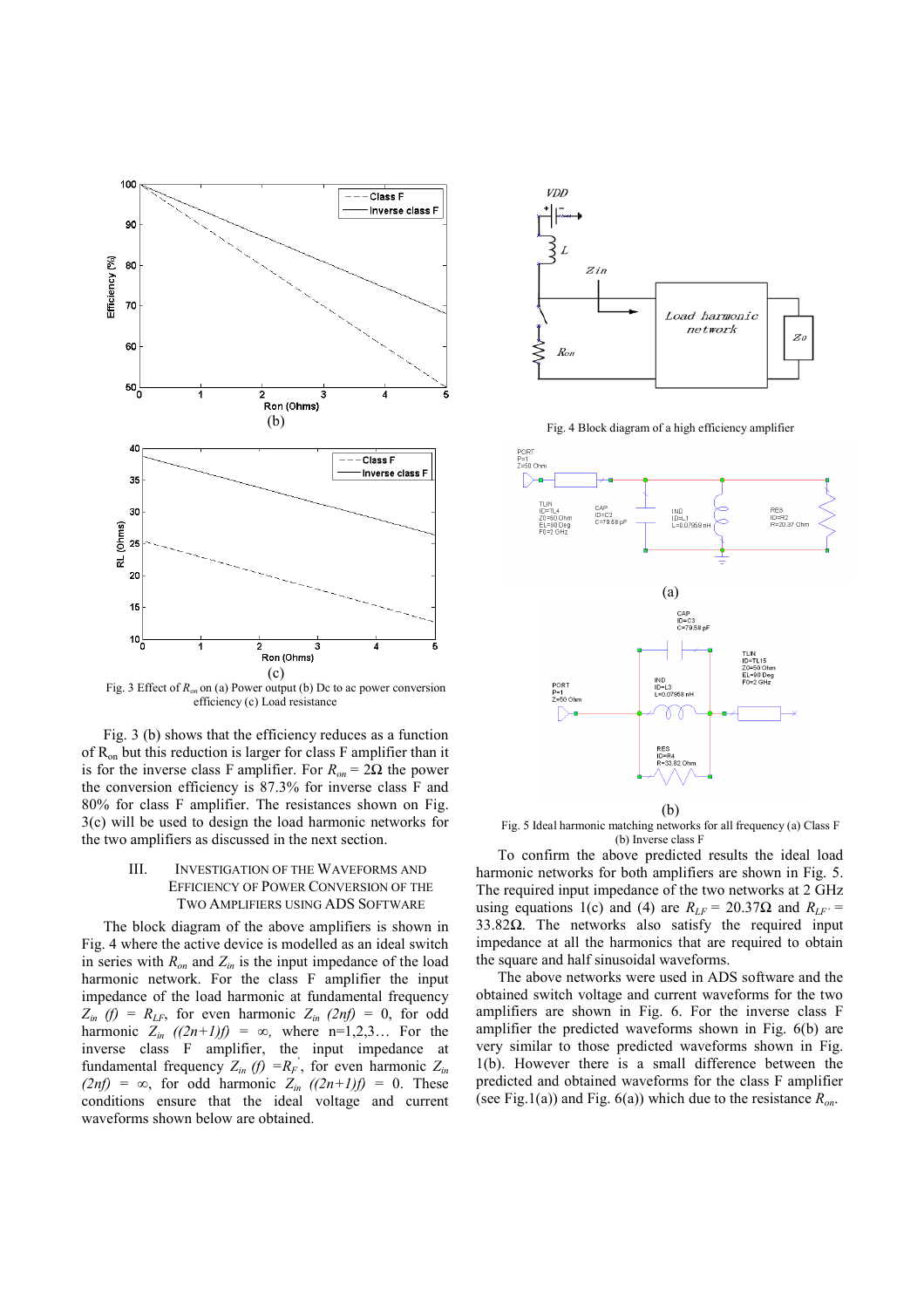







Fig. 6 Voltage and current wave forms through ideal switch and internal resistance *Ron* by ADS simulation for infinity number harmonic (a) Class F amplifier (b) Inverse class F amplifier

For high frequency power amplifier it is practically not possible to use lumped reactive circuit element which must be replaced by transmission lines. For this reason it is not possible nor is it desirable to design these load harmonic networks to satisfy the required conditions at all the harmonics. Such a network would require an infinite number of microstrip lines producing large losses which would cause the efficiency of power to conversion to reduce. Normally these networks are designed to obtain the desired input impedances at the design frequency and at the next two harmonics. The designed load harmonic networks up to the third harmonic are shown in Fig. 7 below for  $R_{on}$  = 2Ω. The obtained simulated voltage and current waveforms for the two amplifiers shown in Fig. 8.

The effect of using load harmonic networks designed up to the third harmonic using lossless transmission lines (TLin) and microstrip lones (MLin) where there are copper and dielctric losses are compared with the infinity number of harmonic results and shown in table 1 below for  $R_{on} = 0$ , 2 and 4Ω.



Fig. 7 Harmonic matching networks (a) Class F (b) Inverse class F





(b)

Fig. 8 Voltage and current wave forms through ideal switch and internal resistance Ron by ADS simulation up to  $3<sup>rd</sup>$  harmonic (a) Class F amplifier (b) Inverse class F amplifier